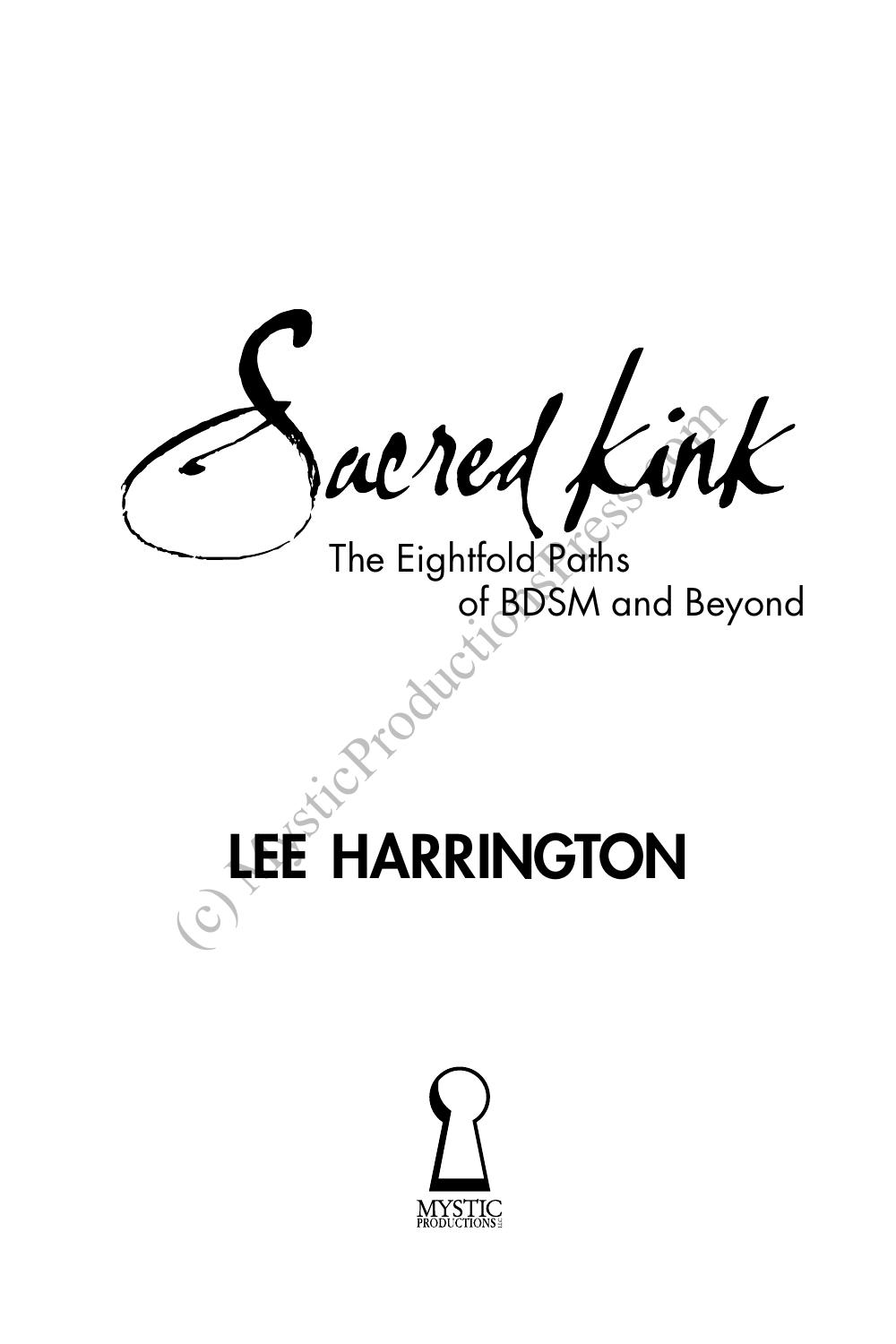

## Exercising or Exorcising Demons

Every single human being has a shadow, a part of ourselves that carries all of our demons, darkness, pain, taboo, and ghosts. If all we had was the lightness of being, could we truly appreciate what we have and who we are? We would be flat, one-dimensional. By having a shadow side, we become more than cardboard cutouts of ourselves.

This is the subconscious. This is the part of us that longs for curious desires. This is our fantasy life, our dream self, our charged memories mixed with past trauma and a splash of erotic desire.

I have heard it argued that ordeals are an opportunity to exorcise and chase out our demons. To remove them from our spirit like a form of psychic surgery.

"Not a few who meant to cast out their devil, went thereby into the swine themselves." --Friedrich Wilhelm Nietzsche, *Thus Spake Zarathustra*, often paraphrased (thanks to Joseph Campbell's often cited *Power of Myth*) as "Be careful lest in casting out the devils you cast out the best thing that's in you." Trantasy life, our dream sert, our charged memories mixed a<br>
d a splash of erotic desire.<br>
rd it argued that ordeals are an opportunity to exorgise and cl<br>
ms. To remove them from our spirit like a form of psychic s<br>
"Not

These are the monsters in our closets and the creatures that hide under our bed. In the case of kink, oftentimes our shadow desires are the beasts that manifest in our beds. We have choices. Do we cast them out from our being? Do we shed light on them and recapitulate their energy and suffering into love and power in our lives? Do we feed them nibbles from time to time but keep them hidden? Do we put them on a leash and take them out, train them, exercise them within our being? Or do we starve them and try to ignore that they exist?

In doing the last, I fear that many end up consumed by their demons. Politicians who rally under banners of purity and honesty, labeling our community as freaks and deviants, seem to have taken this path oftentimes. They shout at how bad these demons are, all the while in back rooms indulging their own demons that have that same resonance. Eaten alive from within, and then destroyed by their own followers when the demons finally are exposed.